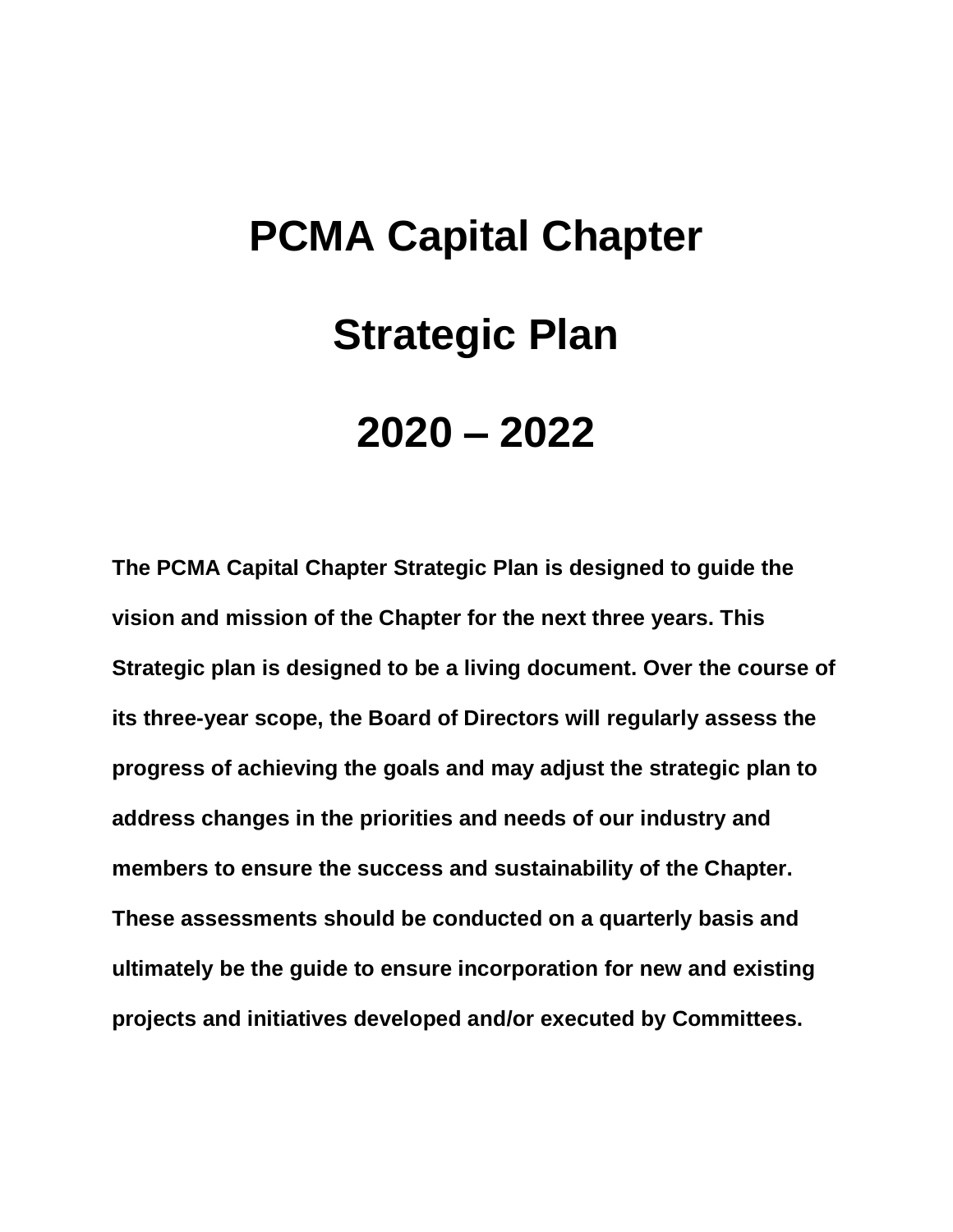## **Mission of the Chapter**

**Proposed-** The mission of the PCMA Capital Chapter is to serve the business events industry by connecting our members through advocacy, education, leadership, and volunteerism.

**Current-** *The mission of the PCMA Capital Chapter is to be the leading organization for meetings and events professionals by delivering superior and innovative education, connecting members of the community, and promoting the value of professional convention management.* 

## **The Vision**

**Proposed-** The PCMA Capital Chapter will thrive as an inclusive and diverse community that embraces change through collaboration, innovation, and education.

**Current-** *To be the leading community of choice for education and thought leadership among meetings and events industry professionals in the greater Washington, DC, region and be an advocate for the promotion of meetings and events management within the industry and the general public.*

## **PCMA Capital Chapter Values and Goals**

**The Chapter is driven by the following values and goals with the objective to incorporate them into all activities and at all levels.**

**Diversity Inclusion Education Innovation Member Experience**

**Volunteer Experience**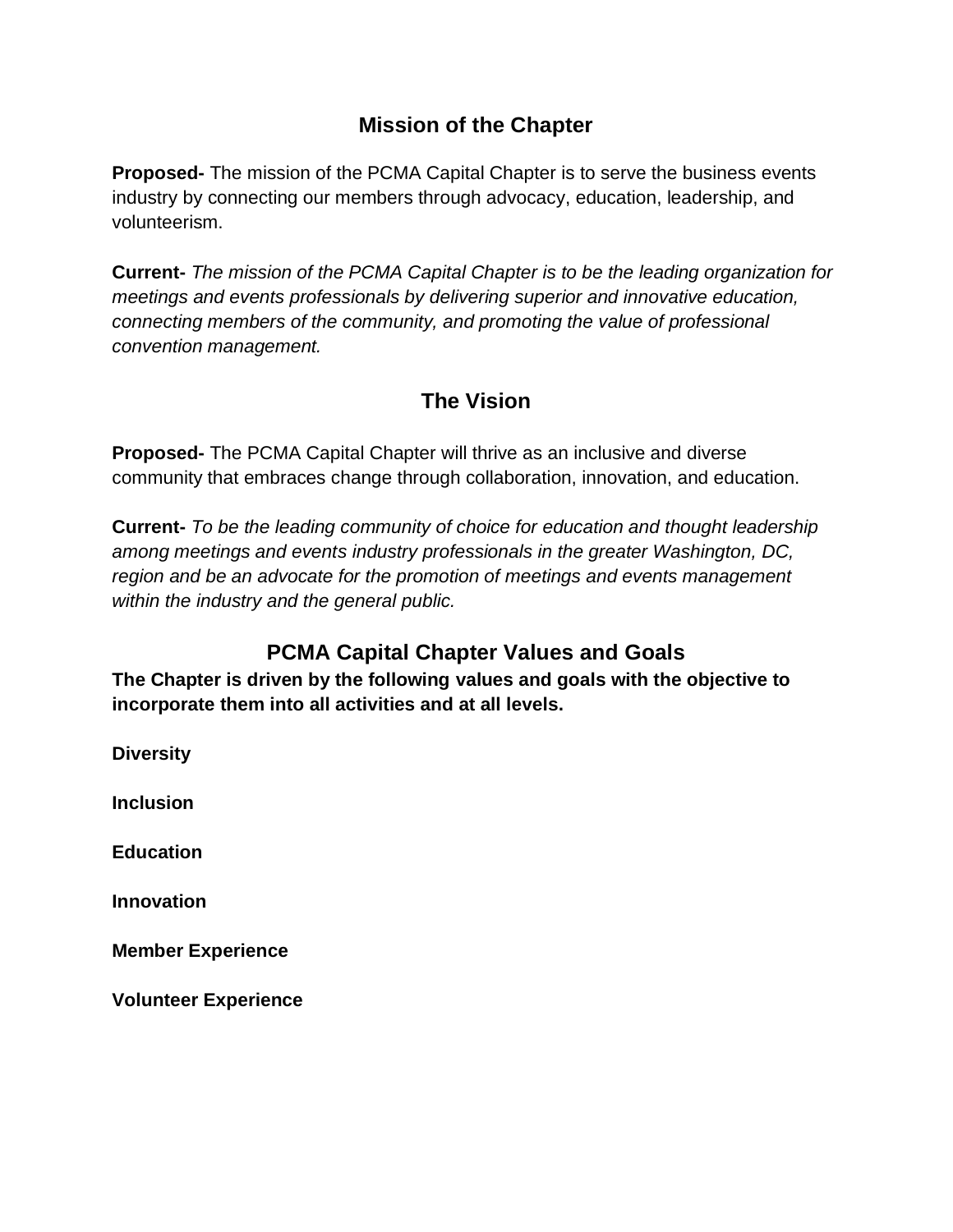## **3-Year Vision for Strategic Goals:**

#### **Goal Area: Diversity**

**Definition:** Seek to empower Chapter members of diverse communities, cultures, and identities to find success in our industry

#### **3-Year Strategies:**

- 1. Create opportunities to highlight the stories and accomplishments of members making sure to include representation from all segments of the membership.
- 2. Encourage and invite members from all segments to actively participate in the chapter
- 3. Integrate topics on diversity into chapter educational offerings
- 4. Cultivate relationships with organizations who are also focused on diversity and inclusion
- 5. Develop a Diversity Task Force to evaluate and activate initiatives

#### **Goal Area: Inclusion**

**Definition:** Create a warm and welcoming environment where people are encouraged to grow and thrive.

#### **3-Year Strategies:**

- 1. Embrace behaviors that make people feel wanted and valued
- 2. Create a community where everyone has a voice
- 3. Promote a sense of belonging

#### **Goal Area: Education**

**Definition:** Create relevant, innovative & impactful education.

#### **3-Year Strategies:**

- 1. Build creative and relevant experiences delivered on multiple platforms using a variety of formats
- 2. Thoughtful content curation inclusive of all member needs, interests and skill levels.
- 3. Provide awareness by educating and communicating laws and policies that impact the business event industry.
- 4. Cultivate opportunities with organizations which align and expand our educational goals.